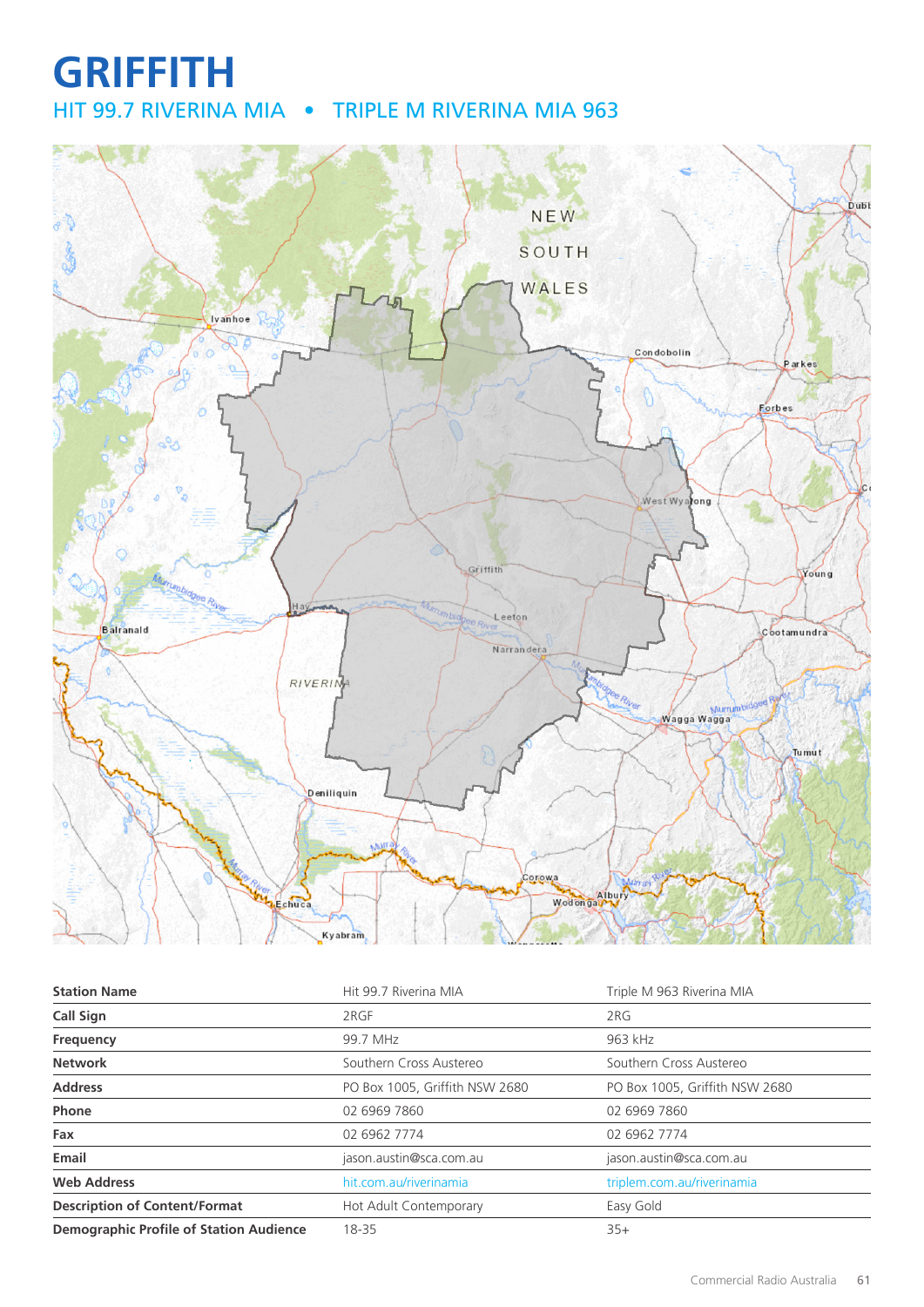# **GRIFFITH**

Griffith is an important farming centre located in the fertile area between the Lachlan and Murrumbidgee Rivers in southern NSW, just north of the Victorian border.

Griffith is the centre of the prosperous Riverina and Murrumbidgee Irrigation Areas (M.I.A.), one of Australia's richest food producing areas. The region is a dominant producer of horticultural, agricultural and pastoral commodities with a growing number of dynamic processing and manufacturing industries supporting these activities.

In comparison to the 2011 census, the population of the radio licence area of Griffith has decreased slightly by 0.31% to 68,185. Over half the population in Griffith is aged over 40 years. The birthplace for 81% of the population was Oceania including Australian, New Zealander, Indigenous and Islander persons.

Of the 12,552 people attending an educational institution, 49% were either in infants or primary school; 37% were in secondary school; 8% at TAFE and 7% at University or another tertiary institution. Of the 19,845 people who already have a tertiary qualification, 26% have a degree and 74% have a certificate, diploma or another tertiary qualification.

Griffith has a high proportion of home ownership. Of the total dwellings (23,595) in Griffith, 39% of dwellings are owned outright and 28% are mortgaged. Private rental properties represent 25% of total dwellings.

21% of the total households (23,556) in Griffith have a household income range between \$21,000 – \$41,999pa; 25% between \$42,000 – \$77,999pa; and 11% between \$78,000 – \$103,999pa.

All major banks, car dealers, fast-food restaurants and an extensive selection of national retail and chain stores are represented in the city.

#### **AGRICULTURE**

Griffith is one of the major crop growing areas in Australia. Being situated near the Lachlan, Murrumbidgee and Murray Rivers, much of the area is irrigated and free from the problems of drought and flooding. Griffith is one of the largest fruit growing regions in Australia – agriculture and horticulture has developed as major industries. Peaches, apricots, maize, wheat, corn and other cereal crops, canola, watermelon, rockmelon, onions, cucumber, carrots, parsnip, garlic, lettuce, potatoes and tomatoes are some of the produce of Griffith and the region. The latest census figures show that Griffith produced over 608 thousand kilograms of peaches. Griffith also produces wine; there are over 17 thousand hectares of grapes in the area.

The farms in the area support over 206 thousand beef cattle and almost 2.5 million sheep and lambs.

Griffith is a major wheat growing area, producing over 1.6 million tonnes of wheat for grain and 2.6 million tonnes of cereals for grain.

#### EMPLOYMENT

Griffith is a farming area. The majority (62%) of the labour force of 32,094 is employed full time. The main industries of employment are:

- Agriculture Forestry and Fishing;
- Manufacturing/Electricity Gas Water and Waste Services/Construction; and
- Education and Training/Health Care and Social Assistance.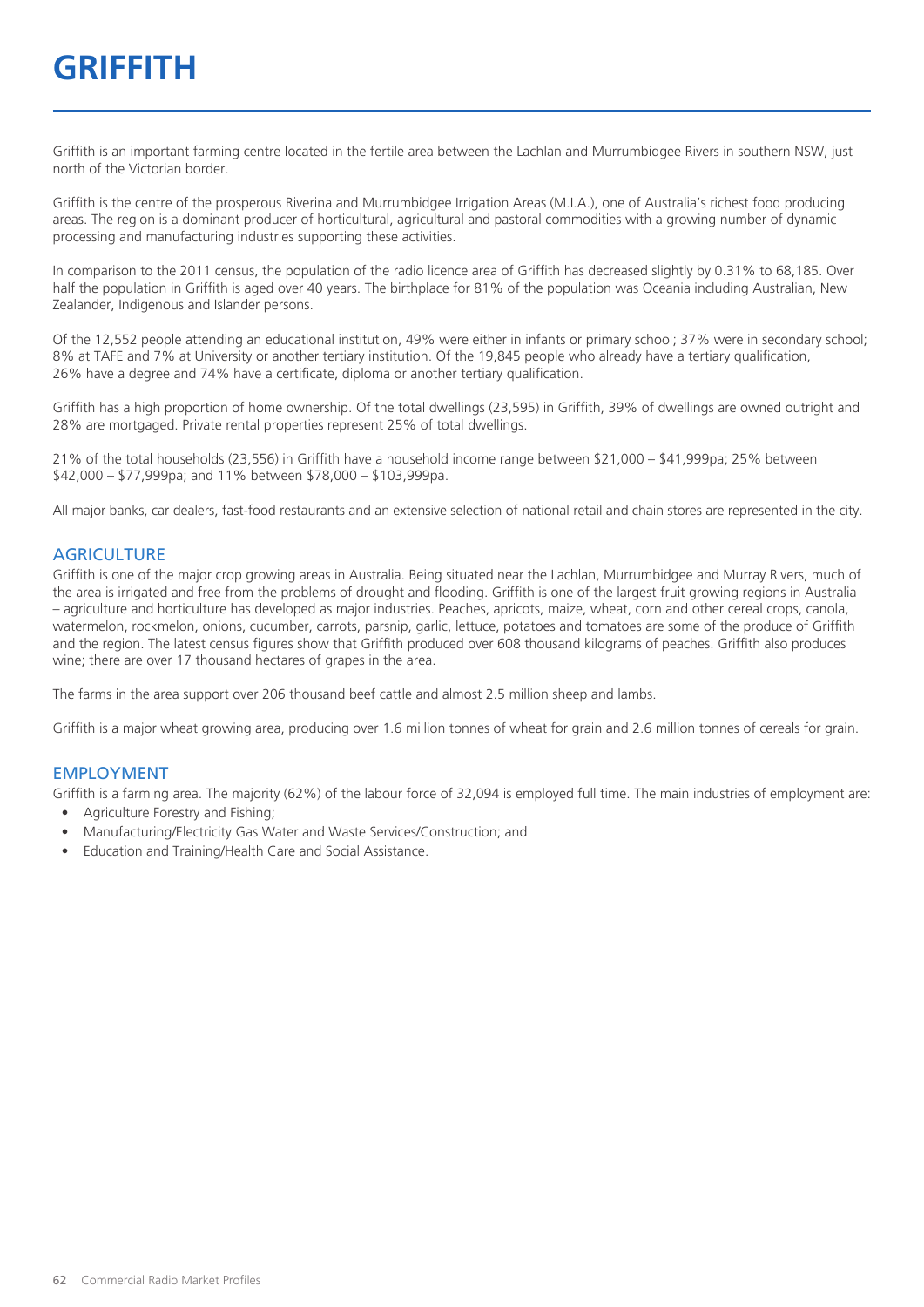# **GRIFFITH**

#### AGE COHORTS

| Age                   | Male   | Female | Total    | <b>Market</b><br>population |
|-----------------------|--------|--------|----------|-----------------------------|
| $10 +$ years          | 29,605 | 29,190 | 58,795   | 86.23%                      |
| 0-9 years             | 4,755  | 4,635  | 9,390    | 13.77%                      |
| 10-17 years           | 3,784  | 3,619  | 7,403    | 10.86%                      |
| 18-24 years           | 2,646  | 2,342  | 4,988    | 7.32%                       |
| $25-39$ years         | 5,838  | 5,903  | 11,741   | 17.22%                      |
| 40-54 years           | 6,766  | 6,575  | 13,341   | 19.57%                      |
| 55-64 years           | 4,718  | 4,386  | 9,104    | 13.35%                      |
| 65-74 years           | 3,328  | 3,316  | 6,644    | 9.74%                       |
| 75+ years             | 2,525  | 3,049  | 5,574    | 8.17%                       |
| Total 2011 population | 34,601 | 33,799 | 68,400   |                             |
| Total 2016 population | 34,360 | 33,825 | 68,185   | 100%                        |
| % change 2011-2016    |        |        | $-0.31%$ |                             |

#### LABOUR FORCE

| <b>Employment classification</b> | Total  | Labour force |
|----------------------------------|--------|--------------|
| Full-time employed               | 19,816 | 61.74%       |
| Part-time employed               | 8,861  | 27.61%       |
| Not stated employed              | 1.921  | 5.99%        |
| Unemployed                       | 1,496  | 4.66%        |
| <b>Total labour force</b>        | 32,094 | 100%         |

#### HOUSEHOLD INCOME

| Income range (pa)       | Total  | Occupied<br>dwellings |
|-------------------------|--------|-----------------------|
| $$0 - $7,749$           | 364    | 1.55%                 |
| $$7,750 - $20,999$      | 1,331  | 5.65%                 |
| $$21,000 - $41,999$     | 4,975  | 21.12%                |
| $$42,000 - $77,999$     | 5,958  | 25.29%                |
| $$78,000 - $103,999$    | 2,654  | 11.27%                |
| $$104,000 - $129,999$   | 2,270  | 9.64%                 |
| $$130,000 - $155,999$   | 1,221  | 5.18%                 |
| $$160,000 - $181,999$   | 632    | 2.68%                 |
| $$182,000 - $207,999$   | 494    | $2.1\%$               |
| \$208,000+              | 731    | $3.1\%$               |
| Not stated              | 2,926  | 12.42%                |
| <b>Total households</b> | 23,556 | 100%                  |

#### FAMILY STRUCTURE

| <b>Type of family</b>         | <b>Total</b> | <b>Total families</b> |
|-------------------------------|--------------|-----------------------|
| Couple families - Children    | 7,386        | 42.89%                |
| Couple families - No children | 7.064        | 41.02%                |
| Single parents                | 2.561        | 14.87%                |
| Other families                | 210          | 1.22%                 |
| <b>Total families</b>         | 17,221       | 100%                  |

### **OCCUPATION**

| <b>Employment classification</b>                                     | Total  | <b>Occupations</b> |
|----------------------------------------------------------------------|--------|--------------------|
| Managers/Professionals                                               | 10,575 | 34.73%             |
| Technicians & trade workers/<br>Community & personal service workers | 6,280  | 20.62%             |
| Clerical & administrative workers                                    | 3,207  | 10.53%             |
| Sales workers                                                        | 2,374  | 78%                |
| Machinery operators & drivers/Labourers                              | 7.530  | 24.73%             |
| Not stated                                                           | 487    | 1.6%               |
| <b>Total</b>                                                         | 30,453 | 100%               |

#### INDUSTRY

| Industry                                                                                                      | Total  | Workforce |
|---------------------------------------------------------------------------------------------------------------|--------|-----------|
| Agriculture, forestry & fishing                                                                               | 6,988  | 23.33%    |
| Mining                                                                                                        | 278    | 0.93%     |
| Manufacturing/Electricity, gas, water &<br>waste services/Construction                                        | 5.994  | 20.01%    |
| Wholesale trade/Retail trade/<br>Accommodation & food services                                                | 4.862  | 16.23%    |
| Transport, postal & warehousing/<br>Information, media & communications                                       | 1,155  | 3.86%     |
| Financial & insurance services/<br>Rental hiring & real estate services/<br>Administration & support services | 1.154  | 3.85%     |
| Professional scientific & technical services                                                                  | 748    | 2.5%      |
| Public administration & safety                                                                                | 1.432  | 4.78%     |
| Education & training/Health care &<br>social assistance                                                       | 4,984  | 16.64%    |
| Arts & recreation services                                                                                    | 101    | 0.34%     |
| Other services                                                                                                | 972    | 3.25%     |
| Not stated                                                                                                    | 1,280  | 4.27%     |
| Total                                                                                                         | 29,948 | 100%      |

#### ANNUAL HOUSEHOLD EXPENDITURE

| <b>Product or service</b>            | $$000's$ (pa) |
|--------------------------------------|---------------|
| Food & non-alcoholic beverages       | 309,495       |
| Alcoholic beverages                  | 41,892        |
| Clothing & footwear                  | 57,308        |
| Household furnishings & equipment    | 82,440        |
| Furniture & floor covering           | 27,807        |
| Household appliances                 | 19,869        |
| Household services & operation       | 63,504        |
| Medical care & health expenses       | 108,457       |
| Motor vehicle purchase               | 71,230        |
| Motor vehicle running costs          | 177,784       |
| Recreation                           | 225,773       |
| Recreational & educational equipment | 57,208        |
| Holidays                             | 105,657       |
| Personal care                        | 37,375        |